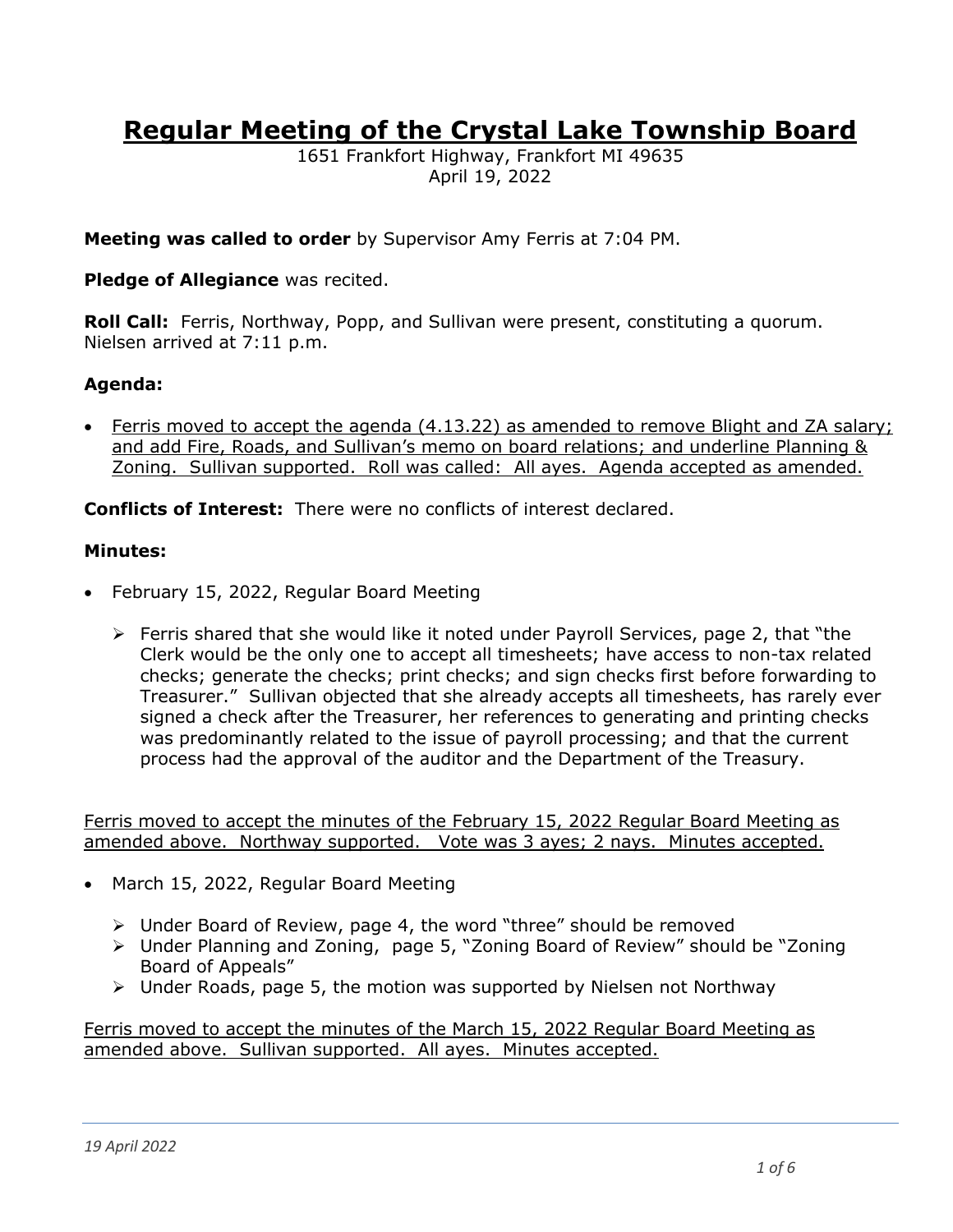# **For the Good of the Community:**

• Ferris asked the Board if she should send notes of condolences from Crystal Lake Township to the families of Bev Augustine (Cemetery benefactor) and Marv Blackford (CLT former assessor). The Board agreed this should be done.

## **Correspondence:**

• Ferris shared with the Board correspondence from AMAR advising that Crystal Lake Township will be audited.

## **Commissioner Miller Report:**

- Ferris asked the Commissioner about the requirement for Dunn & Bradstreet numbers and he shared that this is no longer a requirement.
- Commissioner Miller shared that the county has not yet decided what to do with ARPA funds. This is still all under discussion at the county. Northway asked if they were still considering the broadband option and Miller said that it is still on the table. They are waiting for the Merritt report which should be received by April 26. Popp feels we should hold a public meeting and see what our residents' thoughts are.
- Commissioner Miller shared that the Maples is going to shift patients around as there is a regional shortage of beds for dementia patients. Nielsen said that the Maples allows people from other counties to fill beds paid for by Benzie taxpayers by a millage and this shouldn't be done. Miller shared that there will be a millage at the August election for the Maples.
- There was discussion that EMS was going to move out of Frankfort. Discussions were held with the EMS and Frankfort and they will remain here and will be building a new facility on property donated by the hospital.
- An Interlocal Government Agreement for Animal Control with Grand Traverse County has been achieved.
- Scrap tire clean up grant was approved. Dates to be announced.
- Approved purchase of Enhanced Vehicular Repeater System to assist with temporary emergency communications.
- The Board of Commissioners agreed to help fund the Benzonia/Beulah sewer project with \$40,000. They will need \$100,000 for the study to build the system. The \$40,000 came from the extra \$89,000 revenue from the marijuana excise tax.

## **New Business:**

• Ironman Resolution of Support (vote moved to before Warrant Report due to news reporter).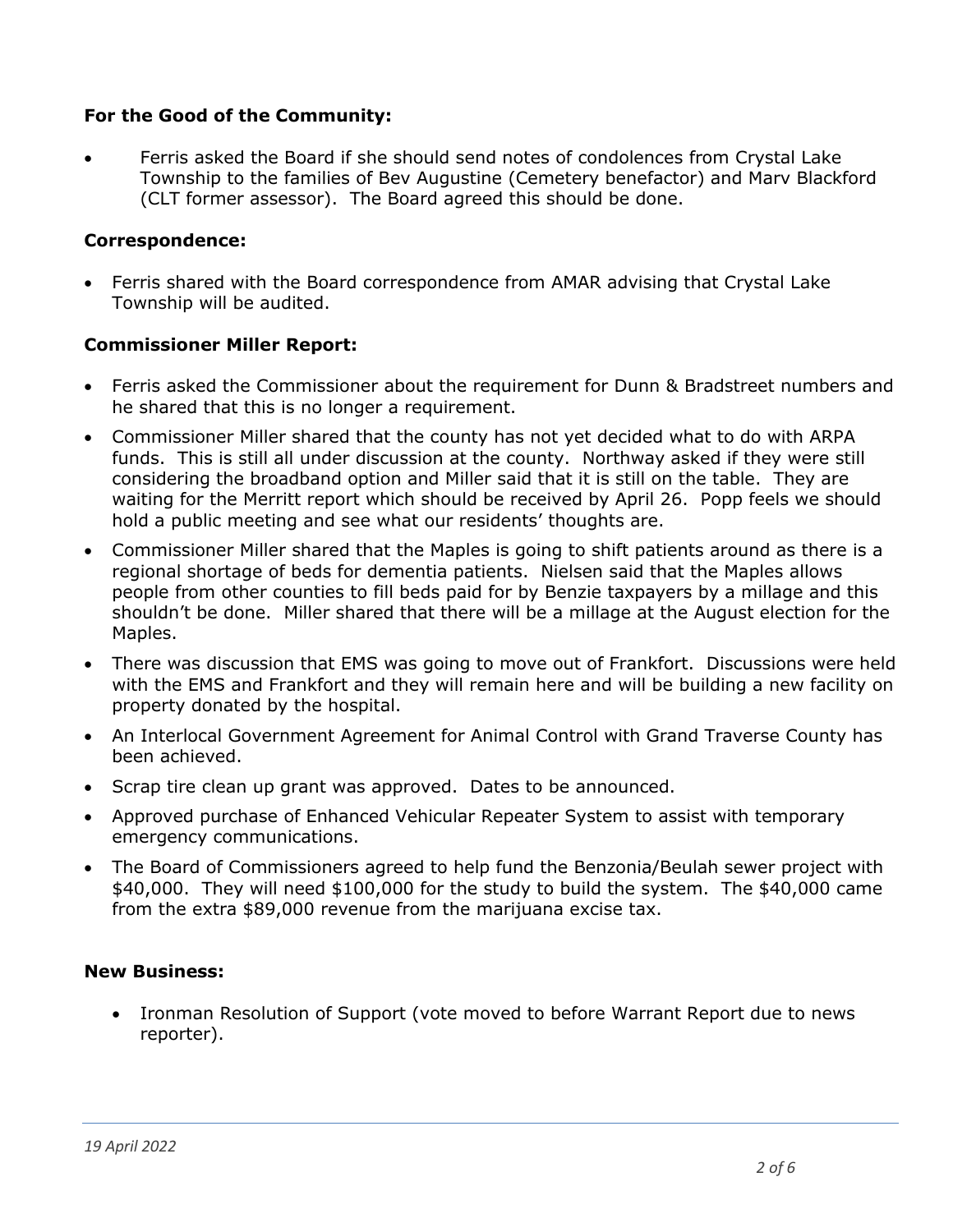Northway moved to approve the Resolution to Support Ironman 70.3 Event on September 11, 2022. Nielsen supported. Roll was called. Ferris, no; Nielsen, yes; Northway, yes; Popp, yes; Sullivan, yes. Resolution was approved.

**Public Comment:** There was no public comment.

# **Clerk's report:**

• Sullivan presented the warrant report.

Sullivan moved that the warrant report be approved for payment as presented. Popp supported. Roll was called. All ayes. Warrant report was approved.

• There will be August and November elections. The redistricting has affected our township in that we will have a different representative to vote on. Sullivan will try to have graphics ready for the next meeting. Street listings have been updated and voters will get new voter ID cards.

## **Treasurer's Report:**

- Popp presented the March financial reports and asked the Board if anyone had any questions. There were no questions.
- Popp shared with the Board the Township's Investment Report. She shared the differences in yields from Michigan Class and Michigan Class Edge. Michigan Class Edge has a better return but requires a longer commitment. Nielsen described I-Bonds.

Popp moved to accept the Township Investment and Depository Designation Resolution; Sullivan supported. Roll was called; all Ayes. Resolution was approved.

## **Committee Reports**

## **Airport:**

• Popp shared with the Board the minutes and asked if there were questions. Nielsen shared that he was asked by a resident if there was a moratorium on new buildings near the airport. Based on the date, this may have been authorized by the county.

## **Board Relations:**

- Ferris shared that Popp indicated she was approached by residents with questions and complaints about the township and not trusting township government. She asked Popp to clarify. Popp said it was a combination of many things, including misinformation, and that we all need to follow our Bylaws and manage expectations.
- Ferris was advised by her lawyer to not be signing off on reconciliations when she did not understand them. The State auditor said that it does not have to be the Supervisor. Popp said this was the supervisor's statutory duty to understand the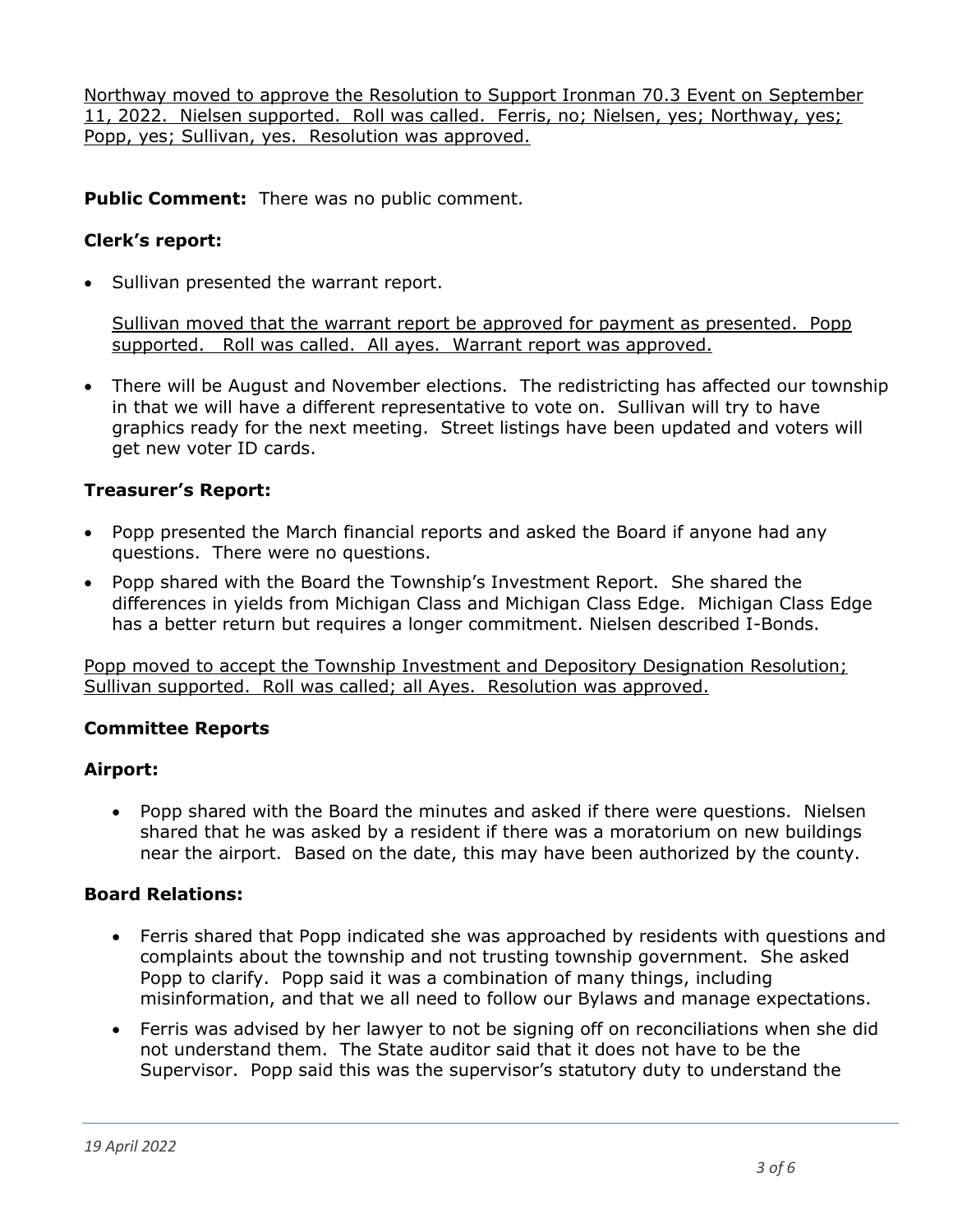township's finances. Sullivan feels if the Supervisor did this, it would help her be sufficiently informed on Township finances. Ferris said it could also be a Budget & Finance Committee.

- Sullivan would like the Auditor to meet with the Board regarding finances in order to resolve disagreements. She would like a special meeting so that the auditor could explain to the Board on township internal financial controls. The Clerk would like memorandums from the township elected officials describing 1) what issues they have; 2) specific examples of issues; and 3) authoritative sources used.
- Clerk would like this done as soon as possible after the township audit is finished.
- There is agreement that Sullivan and Ferris will come back with a new resolution for the May 17, 2022 Board Meeting. Ferris wants more detail and individuals involved and a defined goal.

## **Board of Review:**

• Ferris shared with the Board Thelma Rider's resignation as an Alternate Member of Board of Review.

Ferris moved that we accept the resignation of Thelma Rider, Nielsen supported. All ayes. Motion accepted.

## **Budget:**

• Ferris wanted to clarify that the expenditure number for the Cemetery Fund was changed from \$52,000 to \$52,525 after sub categories were added in the 2022- 2023 Budget.

#### **Cemetery:**

- Ferris proposed revising the cemetery fee schedule to make the Disinterment fee the same as for Internment.
- She also proposed making the fee for transferring a plot back to the township the same \$25 for both taxpayers and non-taxpayers.

Ferris made a resolution to approve the Revised 2022 Cemetery Burial Fee Schedule with changes listed above. Northway supported. Roll was called; All ayes. Resolution was accepted.

#### **Clean Up Days:**

• Ferris shared the contract from GFL Environment for Clean Up Day. Sullivan printed several copies of the Clean Up Day fliers and asked everyone to take a few and hand them out.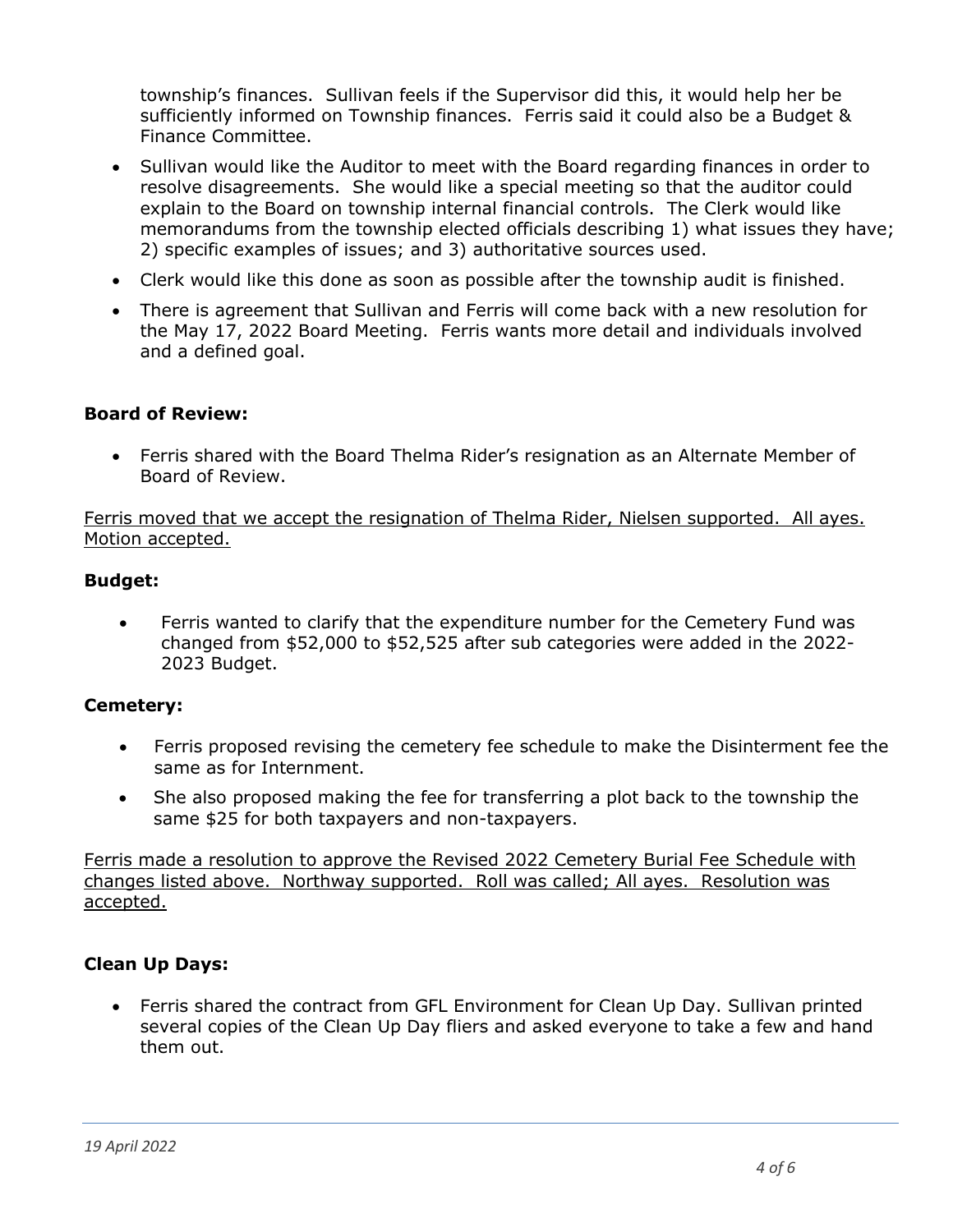Popp moved to accept the contract from GFL. Sullivan supported. Roll was called; all ayes. Motion was accepted.

# **Fire:**

- Nielsen shared that he attended a meeting with Frankfort City Fire Department. Frankfort is responsible for employees, equipment, etc. Our last millage was .65. Frankfort is improving fire protection by hiring a Fire Chief. After the first year, we may be asked to pay more and should plan for a millage of .85 in the next budget.
- Nielsen shared they also want to start billing a homeowner's insurance for structure fires. Their lawyer says that this is in the contract that they can do that. Ferris will check into whether this can be done or not.

## **Information Technology:**

• Popp said there will be a broadband meeting on May 12 with Benzie County, Brian Halliday, and Eclipse at 7 p.m. to discuss specific issues about our township.

## **Newsletter:**

• Ferris shared the draft newsletter and addressed corrections and that she was waiting for information on elections. Popp suggested adding information about BS&A and questioned putting in the newsletter that there was a firework ordinance adopted. Ferris said this would not go in if the ordinance is not approved prior to mailing.

## **Planning and Zoning:**

- Kucera shared the First Quarter Zoning Report with the Board. There were no new current enforcement actions; however, with Spring weather, monitoring of docks will occur; given the costs of construction and lack of workers, construction firms say they are now booked two years in advance.
- The Planning Commission recommends that the Board adopt the new Solar Ordinance (Article 3.25). In addition, the RV Park Expansion will be discussed at the Planning Commission meeting on April 27, 2022, at the Township Hall.

Northway moved to accept the Amendment to Zoning Ordinance, Article 3.25, Solar Energy Collection Systems. Nielsen supported. Roll was called. All ayes. Motion passed.

#### **Roads:**

• Nielsen wanted to share an update as to when the township roads would be done but the schedule is not yet available.

## **Unfinished Business:**